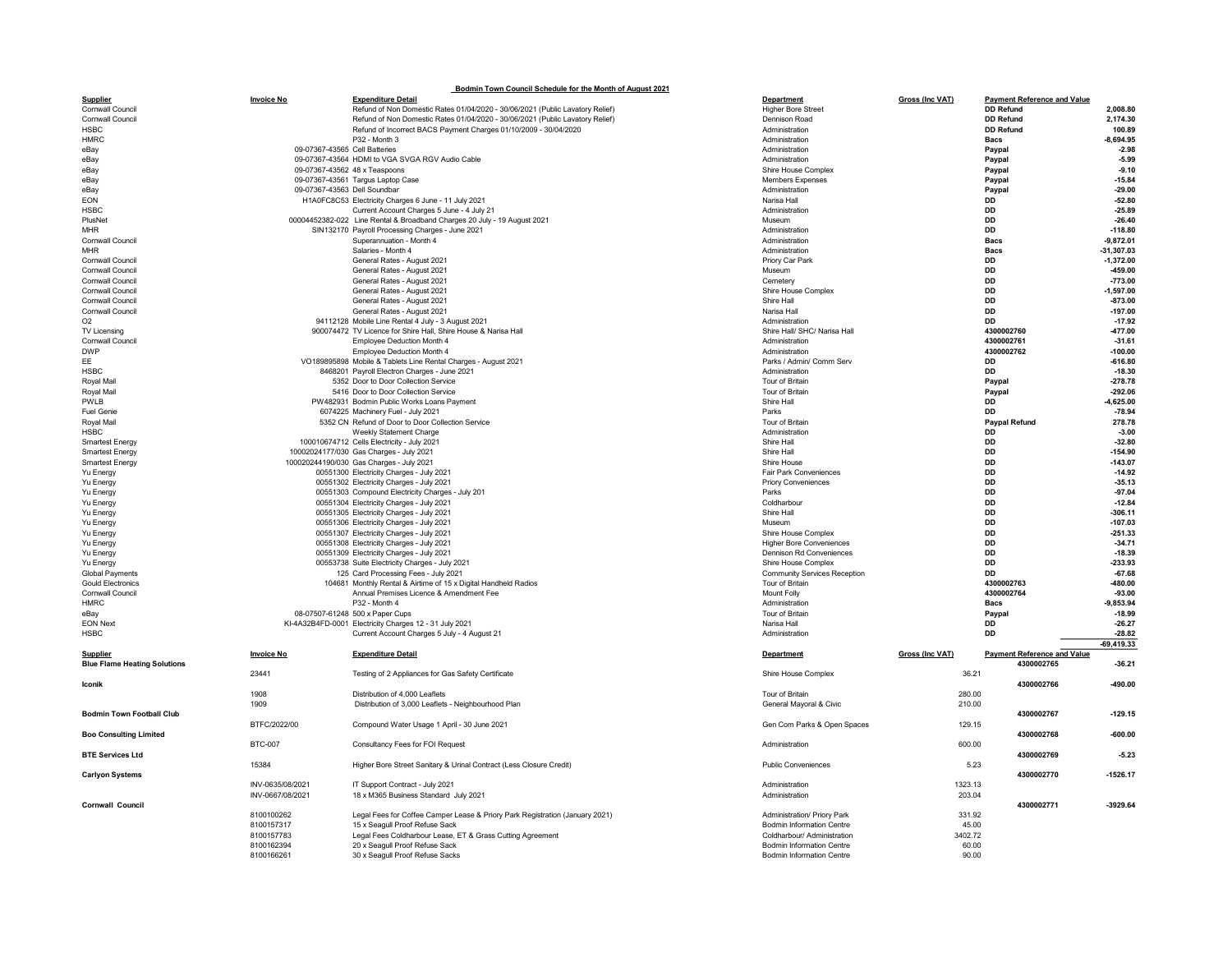| <b>Cormac Solutions Ltd</b>                   |                          |                                                                                                                          |                                                            |                  | 4300002772<br>$-60.00$   |
|-----------------------------------------------|--------------------------|--------------------------------------------------------------------------------------------------------------------------|------------------------------------------------------------|------------------|--------------------------|
| <b>Cornwall Museums Partnership</b>           | IN1224242                | Deep Clean of Higher Bore Street before Reopen                                                                           | <b>Public Conveniences</b>                                 | 60.00            | 4300002773<br>$-98.12$   |
|                                               | <b>INV-1528</b>          | Annual Membership to Hartwells Restoration Priority Service                                                              | Museum                                                     | 98.12            |                          |
| <b>Corserv Ltd</b>                            |                          |                                                                                                                          |                                                            |                  | 4300002774<br>$-738.35$  |
|                                               | IG002474                 | Vehicle & Machinery Fuel - July 2021                                                                                     | Gen Com Parks & Open Spaces                                | 738.35           |                          |
| <b>Cornwall Environmental Consultants Ltd</b> | 12149                    |                                                                                                                          |                                                            |                  | 4300002775<br>$-298.80$  |
| <b>DWN Ltd</b>                                |                          | Visual Bat Survey of the Old Chapel                                                                                      | Old Cemetery - Cross Lane                                  | 298.80           | 4300002776<br>$-23.17$   |
|                                               | INV1302108               | 5 x Sustrans National Cornwall Cycle Map                                                                                 | <b>Bodmin Information Centre</b>                           | 23.17            |                          |
| <b>Dell EMC</b>                               |                          |                                                                                                                          |                                                            |                  | 4300002777<br>$-1097.10$ |
|                                               | 7402726783               | Vostro Desktop 3681 (DCK)                                                                                                | Administration                                             | 478.80           |                          |
| <b>Premier Forest Products Ltd</b>            | 7402731144               | Dell Latitude 3310 BTX (SAA)                                                                                             | Administration                                             | 618.30           | 4300002778<br>$-228.12$  |
|                                               | 720208                   | Timber, Posts, Post Crete & Fixings for Bench Repairs (FP) & Railing Repairs (PP)                                        | Fair Park/ Priory Park                                     | 228.12           |                          |
| Duchy Cemetery's Ltd                          |                          |                                                                                                                          |                                                            |                  | 4300002779<br>-400.00    |
|                                               | 2367                     | Digging of New Double Grave                                                                                              | Gen Com Parks & Open Spaces                                | 400.00           |                          |
| E.On - Unmetered supplies                     |                          |                                                                                                                          |                                                            |                  | 4300002780<br>$-94.70$   |
|                                               | H1A230A392               | Electricity Charges for Street Lighting - July 2021                                                                      | <b>Priory Park</b>                                         | 94.70            | 4300002781<br>$-650.00$  |
| <b>Farmhouse Catering</b>                     | 12108                    | 100 Person Silver Menu Buffet for Civic Ceremony                                                                         | General Mayoral & Civic                                    | 650.00           |                          |
| <b>Online Playgrounds</b>                     |                          |                                                                                                                          |                                                            |                  | 4300002782<br>$-42.60$   |
|                                               | SIN042626                | 10 x 6mm Quick Links & 10 x 5mm Quick links                                                                              | Priory Park (Play Area)                                    | 42.60            |                          |
| <b>ICCM</b>                                   |                          |                                                                                                                          |                                                            |                  | 4300002783<br>$-162.00$  |
|                                               | 13600                    | ICCM Management of Memorials Inspection Course (CA)                                                                      | Gen Com Parks & Open Spaces                                | 162.00           |                          |
| <b>Institute of Risk Management</b>           | 14025                    | Annual Membership to IRM (AT)                                                                                            | Administration                                             | 150.00           | 4300002784<br>$-150.00$  |
| <b>Kestrel Guards</b>                         |                          |                                                                                                                          |                                                            |                  | 4300002785<br>$-124.20$  |
|                                               | K317097                  | Guard Visit on 16 & 17 July 2021                                                                                         | Narisa Hall                                                | 17.64            |                          |
|                                               | K317229                  | Call Out on 26 June 2021                                                                                                 | Shire House Complex                                        | 36.00            |                          |
|                                               | K317380                  | Guard Visit on 23 & 24 July 2021                                                                                         | Narisa Hall                                                | 17.64            |                          |
|                                               | K317804                  | Guard Visit on 30 & 31 July 2021                                                                                         | Narisa Hall                                                | 17.64            |                          |
|                                               | K318029<br>K318148       | Guard Visit on 6 & 7 August 2021<br>Guard Visit on 13 & 14 August 2021                                                   | Narisa Hall<br>Narisa Hall                                 | 17.64<br>17.64   |                          |
| <b>Lockshop Warehouse Ltd</b>                 |                          |                                                                                                                          |                                                            |                  | 4300002786<br>$-804.60$  |
|                                               | LSW10000010676           | 35 x Squire CP50s - Stainless Steel Padlocks                                                                             | Gen Com Parks & Open Spaces                                | 804.60           |                          |
| <b>Loveny Male Voice Choir</b>                |                          |                                                                                                                          |                                                            |                  | 4300002787<br>$-150.00$  |
|                                               | 2021-01                  | Performance at Civic Ceremony                                                                                            | General Mayoral & Civic                                    | 150.00           |                          |
| <b>Mason Kings</b>                            | 449003                   | Supply & Fit Oval Flange Bearings to Teagle Mower                                                                        | Gen Com Parks & Open Spaces                                | 85.94            | 4300002788<br>$-291.24$  |
|                                               |                          |                                                                                                                          |                                                            |                  |                          |
|                                               |                          |                                                                                                                          |                                                            |                  |                          |
| Mei Loci                                      | 449029                   | Supply & Fit Bearings to Level Roller on Amazone                                                                         | Gen Com Parks & Open Spaces                                | 205.30           | 4300002789<br>$-3805.20$ |
|                                               | 1894                     | Site Visit & Landscape Architectural Design Services for Proposed New Cemetery - June 2021 (25% of Overall Fee)          | <b>General Cemeteries</b>                                  | 1921.20          |                          |
|                                               | 1894                     | Landscape Architectural Design Services for Proposed New Cemetery - July 2021 (25% of Overall Fee)                       | <b>General Cemeteries</b>                                  | 1884.00          |                          |
| Phoenix Print (Bodmin) Ltd                    |                          |                                                                                                                          |                                                            |                  | 4300002790<br>$-1065.60$ |
|                                               | 34662                    | 4 x Di Bond Signs - Old Town                                                                                             | <b>Community Promotions</b>                                | 288.00           |                          |
|                                               | 34672<br>34673           | 6 x Banners & 50 x Posters<br>5000 x Double Sided Leaflets                                                               | Tour of Britain<br>Tour of Britain                         | 354.00<br>177.60 |                          |
|                                               | 34713                    | 4 x Banners & 50 x Posters                                                                                               | Tour of Britain                                            | 246.00           |                          |
| <b>Trade UK</b>                               |                          |                                                                                                                          |                                                            |                  | 4300002791<br>$-228.11$  |
|                                               | 1182270239               | Retractable Knife, Fixed Knife Pack, Red Oxide Primer & Undercoat                                                        | Gen Com Parks & Open Spaces                                | 12.58            |                          |
|                                               | 1184907781               | 4 x 808KH Squire CP50 50mm Padlock                                                                                       | Gen Com Parks & Open Spaces                                | 83.56            |                          |
|                                               | 1186060727<br>1189458470 | 2 x Works Boots (New Operatives)<br>Amblers Safety Boots                                                                 | Gen Com Parks & Open Spaces<br>Gen Com Parks & Open Spaces | 89.98<br>41.99   |                          |
| <b>Security Metrics</b>                       |                          |                                                                                                                          |                                                            |                  | 4300002792<br>$-11.99$   |
|                                               | 2396890                  | Annual PCI Compliance Fee                                                                                                | Administration                                             | 11.99            |                          |
| SUEZ Recycling and Recovery UK Ltd            |                          |                                                                                                                          |                                                            |                  | 4300002793<br>$-114.16$  |
|                                               | 32353580                 | Trade Waste & Recycling Collections - July 2021                                                                          | Shire House Complex                                        | 114.16           |                          |
| <b>SOS Communications</b>                     | A1001452                 | Cloud Telephony Services & Call Charges- June 2021                                                                       | Administration                                             | 232.36           | 4300002794<br>$-232.36$  |
| Spot On Supplies Itd                          |                          |                                                                                                                          |                                                            |                  | 4300002795<br>-48.24     |
|                                               | 21523673                 | 2 x Hand Towels, Bleach & Toilet Cleaner                                                                                 | Shire House Complex                                        | 48.24            |                          |
| <b>Stable Art</b>                             |                          |                                                                                                                          |                                                            |                  | 4300002796<br>$-126.00$  |
|                                               | 34869                    | Framing of 3 Certificates for Civic Ceremony                                                                             | General Mayoral & Civic                                    | 126.00           |                          |
| <b>Stephens Scown Solicitors</b>              | 156366                   | Professional Fees in Relation to Sale St Lawrences Church                                                                | St Lawrences Church                                        | 1176.00          | 4300002797<br>$-3276.00$ |
|                                               | 157047                   | Proposed Lease Arrangements Hillside Park - Mediation Fees                                                               | Hillside Park                                              | 2100.00          |                          |
| <b>Timewade Ltd</b>                           |                          |                                                                                                                          |                                                            |                  | 4300002798<br>$-148.60$  |
|                                               | SA16254                  | Sage 200 Subscription Service & Agreement - August 2021                                                                  | Administration                                             | 148.60           |                          |
| <b>Tinten on Farm Composting Ltd</b>          | SI-9604                  | 0.52 Tonnes of Green Waste Disposal                                                                                      | Coldharbour                                                | 21.12            | 4300002799<br>$-55.24$   |
|                                               | SI-9649                  | 0.84 Tonnes of Green Waste Disposal                                                                                      | Old Cemetery / General Parks                               | 34.12            |                          |
| <b>Tudor Environmental</b>                    |                          |                                                                                                                          |                                                            |                  | 4300002800<br>$-695.18$  |
|                                               | IN0139675                | 2 x Stihl Round Trimmer Line                                                                                             | Gen Com Parks & Open Spaces                                | 54.00            |                          |
|                                               |                          | 5 x Litter Pickers, 2 x Scrubbing Brush, 3 x Hard Surface Cleaner, 3 x Gaffer Tape, 5 x Cable Ties, 6 x Work Gloves, 4 x |                                                            |                  |                          |
|                                               | IN0146431<br>IN0144897   | Safety Glasses & 2 x Ear Defenders<br>50 x Hi Vis Yellow                                                                 | ToB/ Gen Com Parks & Open Spaces<br>Tour of Britain        | 283.69<br>129.00 |                          |